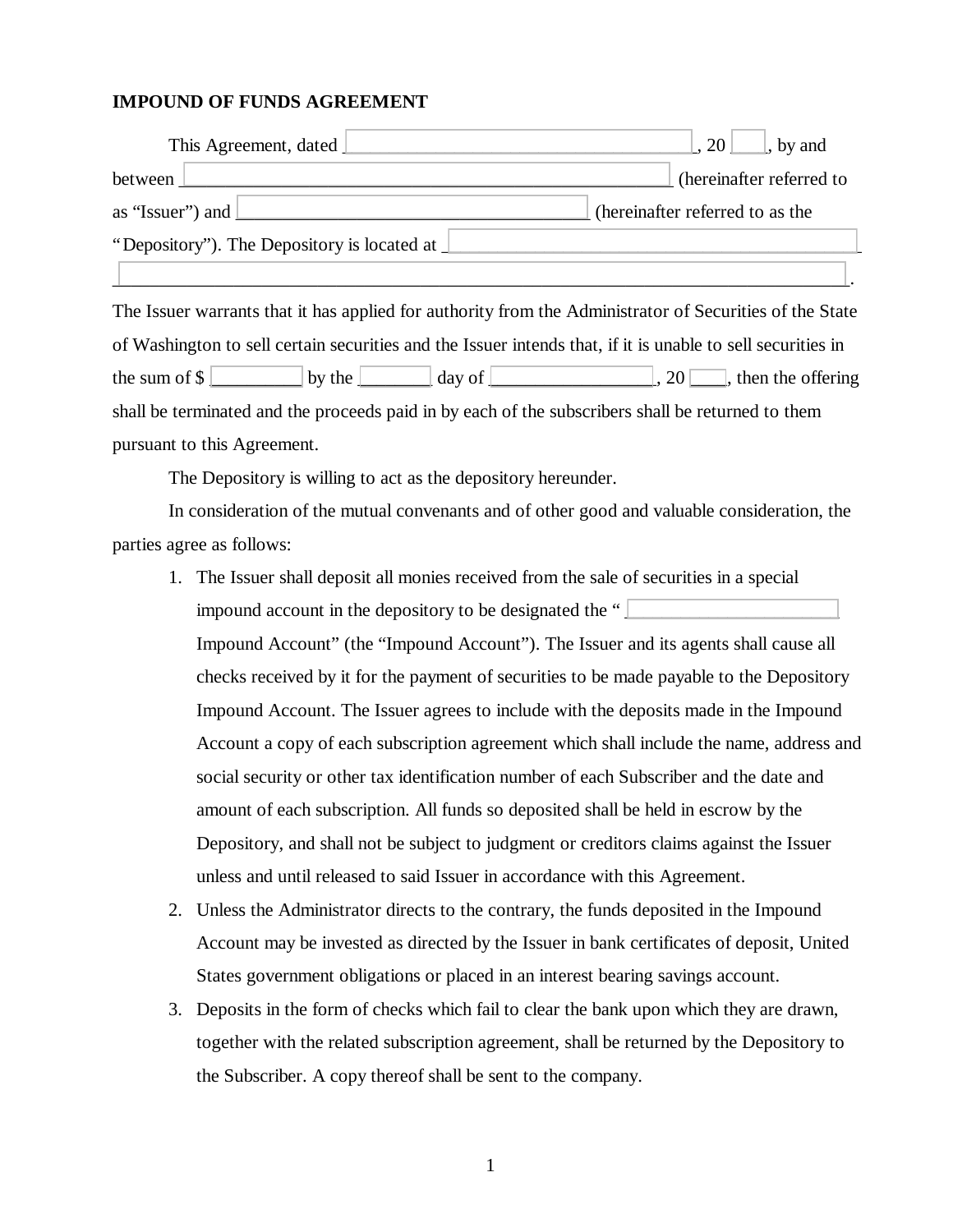- 4. If the funds deposited in the Impound Account amount to or exceed  $\frac{1}{2}$ (The Minimum Subscription), the Issuer shall request the Depository to confirm the aggregate amount of deposit, the names of all subscribers and the amount deposited by each. The Issuer shall forward the Depository confirmation to the Securities Administrator. The Depository shall continue to hold such funds and all other funds thereafter deposited with it hereunder until it has received a direction in writing from the Administrator instructing the Depository as to the disposition of the funds.
- 5. Upon receipt by the Depository of written notification signed by the Issuer advising that it was unable to sell the minimum subscription within the specific offering period, the funds deposited in the Impound Account shall be returned by the Depository to the Subscribers according to the amount each contributed. Total interest, less interest used to satisfy Depository costs and fees, will be divided and returned to subscribers based upon the investment.
- 6. If, at any time prior to the disbursement of funds by the Depository as provided in Paragraph 4 or 5 of this Agreement, the Depository is advised by the Administrator that the registration to sell securities of the Issuer has been suspended or revoked, that any condition of its registration permit has not been met or that any provision of the Washington securities laws have not be complied with, then the Administrator may direct the Depository not to disburse the proceeds until further notice by the Administrator.
- 7. This Impound Agreement shall terminate upon the disbursement of funds pursuant to Paragraphs 4 or 5; provided, however, the Issuer may abandon the public offering. Upon the receipt of a letter from the Issuer stating that the offering has been abandoned, copy to the Administrator, the Depository is authorized to return the monies received hereunder to the subscribers according to the amount each subscriber contributed with interest, less interest used to satisfy Depository costs and fees, and this Agreement shall terminate upon said distribution.
- 8. The sole duty of the Depository other than as herein specified, shall be to establish and maintain the Impound Account and receive and hold the funds deposited by the company pursuant to all applicable banking laws and regulations of the State of Washington.
- 9. The Issuer acknowledges that the Depository is performing the limited function of Depository and that this fact in no way means the Depository has passed in any way upon

2